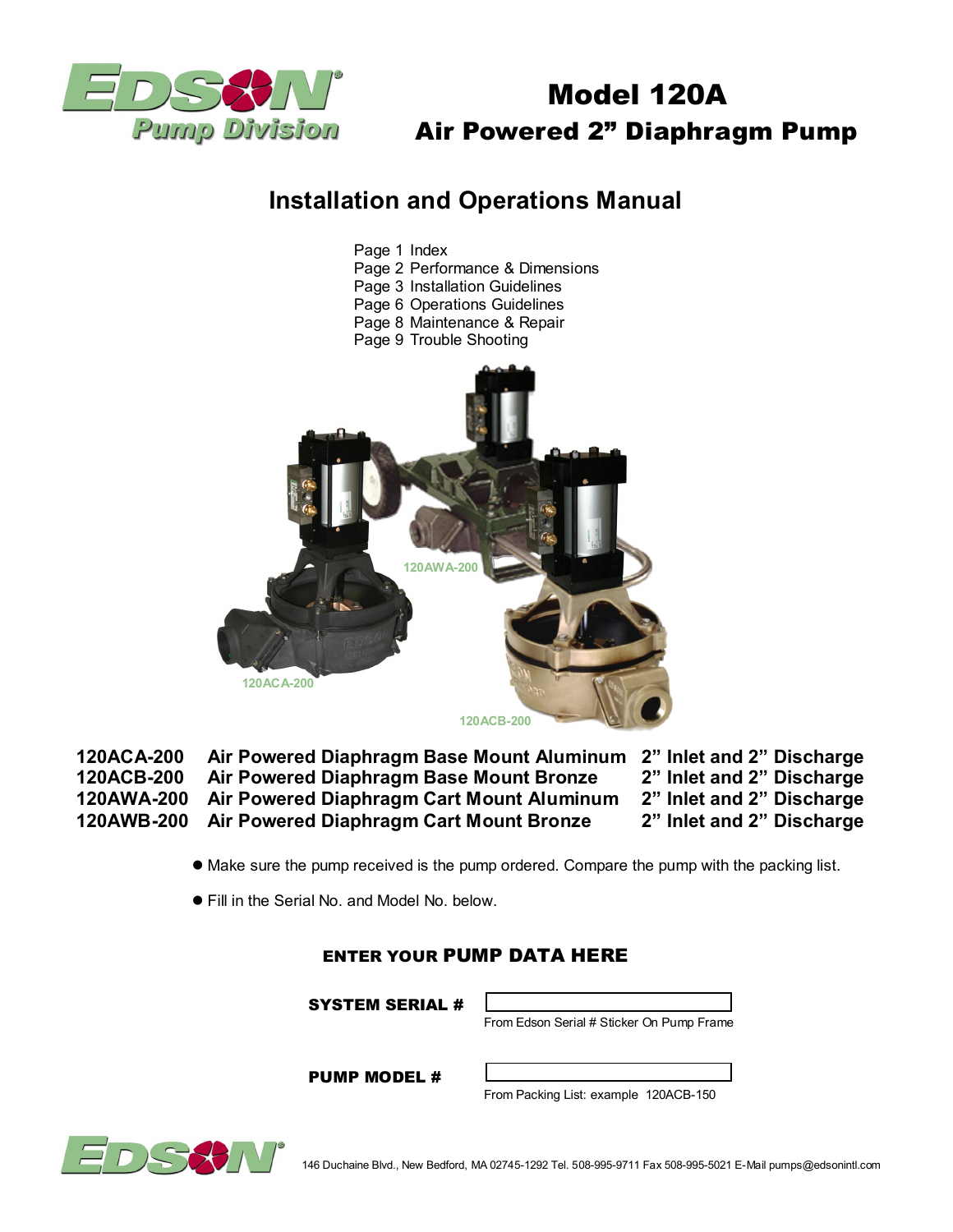#### **Pump Performance Is Dependent On Cycle Rate of The Pump Air Cylinder & The Plumbing Head.**

- l Volume is expressed in GPM (gallons per minute) and LPM (liters per minute)
- l A Cycle Rate is 1 up and down stroke of the cylinder. Maximum cycles rate for this pump should not exceed 60 per minute. Over 60 the pump begins to cavitate.
- l Head conditions are determined by the height, length and size of the installation plumbing connected to the inlet and discharge ports of the pump.

## **General Performance Specifications:**

- Static Head: Suction 15 ft / 4.57m Discharge 15 ft / 4.57m (2" Hose or Pipe)
- Dry Suction Lift: 12 ft / 3.65m (2"ID Pipe or Hose)

gpm / lpm

- **Continuous Duty Discharge Heads: Should be Limited to 10 ft. / 3m**
- Performance: 40 GPM / 151LPM at 5 ft Suction Lift and 0 Discharge at 60 Cycles per Min. w/ 2" Pipe
- 

## **Volume Charts:**

 $\bullet$  Use the following charts as guides to determine the performance volume at different cycle rates with the pump installed with a variety of suction and discharge plumbing conditions.

| 56<br>Cycles<br>Per Min. |                                     | <b>DISCHARGE HEIGHT</b> |                                     |                                    |
|--------------------------|-------------------------------------|-------------------------|-------------------------------------|------------------------------------|
|                          |                                     | O                       | 5 <sub>ft</sub><br>1.5 <sub>m</sub> | 10 <sub>ft</sub><br>3 <sub>m</sub> |
| so-To<br>H<br>E – G<br>H | 1 <sub>ft</sub><br>.3 <sub>m</sub>  |                         | 38/144 32/121                       | 24/91                              |
|                          | 5 <sub>ft</sub><br>1.5 <sub>m</sub> |                         | 30/114 30/114                       | 23/87                              |
|                          | 10 <sub>ft</sub><br>3 <sub>m</sub>  | 28/106                  | 26/98                               | 16/61                              |
|                          | $12$ ft<br>3.7 <sub>m</sub>         | 28/106                  | 26/98                               | 14/53                              |

| 30<br>Cycles<br>Per Min. |                                      | <b>DISCHARGE HEIGHT</b> |                                     |                                    |  |
|--------------------------|--------------------------------------|-------------------------|-------------------------------------|------------------------------------|--|
|                          |                                      |                         | 5 <sub>ft</sub><br>1.5 <sub>m</sub> | 10 <sub>ft</sub><br>3 <sub>m</sub> |  |
| SUC<br>T<br>I            | 1 ft<br>.3 <sub>m</sub>              | 20/77                   | 19/72                               | 17/64                              |  |
| ċ<br>N<br>벝<br>Ġ         | 5ft<br>1.5 <sub>m</sub>              | 17.5/66                 | 17/64                               | 16/61                              |  |
|                          | 10 <sub>ft</sub><br>3 <sub>m</sub>   | 17/64                   | 16/61                               | 15/57                              |  |
|                          | 12 <sub>ft</sub><br>3.7 <sub>m</sub> | 13/49                   | 12/47                               | 10/38                              |  |

| 40           | Cycles                              | <b>DISCHARGE HEIGHT</b> |                                     |                                    |
|--------------|-------------------------------------|-------------------------|-------------------------------------|------------------------------------|
|              | Per Min.                            | 0                       | 5 <sub>ft</sub><br>1.5 <sub>m</sub> | 10 <sub>ft</sub><br>3 <sub>m</sub> |
| s<br>UC<br>T | 1 <sub>ft</sub><br>.3 <sub>m</sub>  | 27/102                  | 23/87                               | 17/64                              |
| ġ            | 5 <sub>ft</sub><br>1.5 <sub>m</sub> | 21/81                   | 21/81                               | 16/62                              |
|              | 10 ft<br>3 <sub>m</sub>             | 20/76                   | 19/70                               | 11/43                              |
| HO-LH        | 12 ft<br>3.7 <sub>m</sub>           | 20/78                   | 19/70                               | 10/38                              |

|           | 20<br>Cycles     |                                    |       | <b>DISCHARGE HEIGHT</b>  |                                    |           |
|-----------|------------------|------------------------------------|-------|--------------------------|------------------------------------|-----------|
|           |                  | Per Min.                           | 0     | 5 ft<br>1.5 <sub>m</sub> | 10 <sub>ft</sub><br>3 <sub>m</sub> |           |
|           | S<br>C<br>T      | 1 ft<br>.3 m                       | 14/52 | 11/42                    | 9/34                               |           |
|           | $\Omega_{\rm N}$ | 5 ft<br>1.5 <sub>m</sub>           | 11/42 | 11/42                    | 8/31                               |           |
|           | 빝                | 10 <sub>ft</sub><br>3 <sub>m</sub> | 10/38 | 9/34                     | 6/22                               |           |
| gpm / lpm | 니<br>모<br>모      | 12 ft<br>3.7 <sub>m</sub>          | 10/38 | 9/34                     | 5/19                               | gpm / lpm |

| 36                 |                                      | <b>DISCHARGE HEIGHT</b> |                          |                                    |  |
|--------------------|--------------------------------------|-------------------------|--------------------------|------------------------------------|--|
| Cycles<br>Per Min. |                                      | O                       | 5 ft<br>1.5 <sub>m</sub> | 10 <sub>ft</sub><br>3 <sub>m</sub> |  |
|                    | 1 ft<br>.3 m                         | 24/92                   | 21/78                    | 15/58                              |  |
| SUCT-ON            | 5ft<br>1.5 <sub>m</sub>              | 19/73                   | 19/73                    | 15/56                              |  |
| Ë                  | 10 <sub>ft</sub><br>3 <sub>m</sub>   | 18/68                   | 17/63                    | 10/39                              |  |
| ך<br>G             | 12 <sub>ft</sub><br>3.7 <sub>m</sub> | 18/68                   | 17/63                    | 8/30                               |  |

gpm / lpm

| 13<br>Cycles<br>Per Min. |                                      | 0    | <b>DISCHARGE HEIGHT</b><br>5ft | 10 <sub>ft</sub> |
|--------------------------|--------------------------------------|------|--------------------------------|------------------|
|                          |                                      |      | 1.5 <sub>m</sub>               | 3 m              |
| s<br>C<br>T              | 1 <sub>ft</sub><br>.3 <sub>m</sub>   | 9/34 | 7/26                           | 5/20             |
| $\frac{1}{2}$<br>HH-OH-  | 5ft<br>1.5 <sub>m</sub>              | 7/26 | 7/26                           | 5/20             |
|                          | 10 <sub>ft</sub><br>3 <sub>m</sub>   | 7/26 | 6/23                           | 4/14             |
|                          | 12 <sub>ft</sub><br>3.7 <sub>m</sub> | 7/26 | 6/23                           | 3/12             |

## **Dimensions**

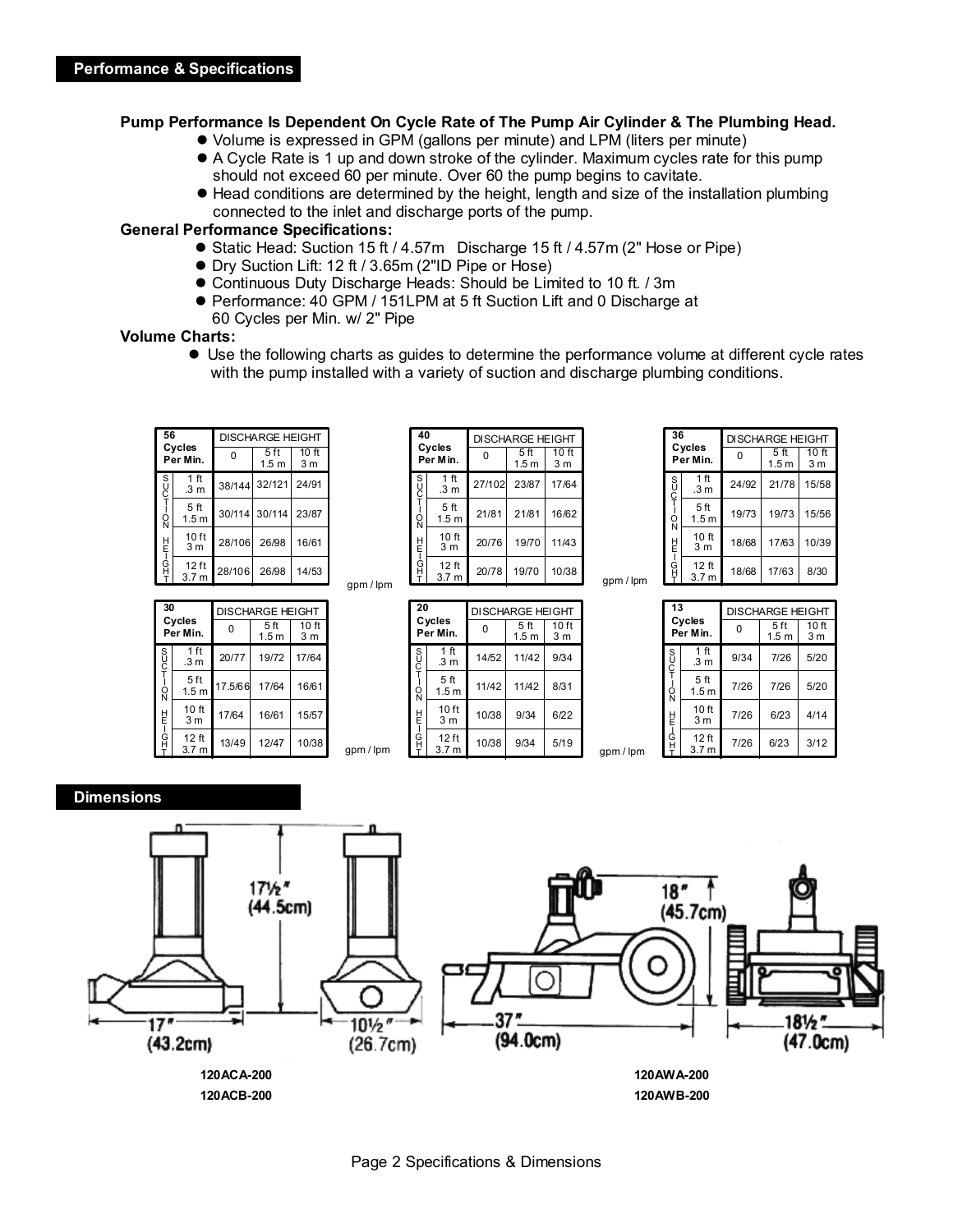## **Installation Guidelines**

- **Step 1 Check All Bolts** Make sure that all bolts on the pump are tight. Tools: 2ea. 9/16", 1/2" and 7/16" Box Wrenches.
- **Step 2 Install Stainless Steel Handle**  ( Cart Mounted Pumps Only ) Remove spacers & replace with handle.



 **Step 3 Place Pump** - The pump must be installed so that the flapper valves will open and close. The drawings below show how the pump can and can not be installed in relationship to its' horizontal and vertical axis.



Page 3 Installation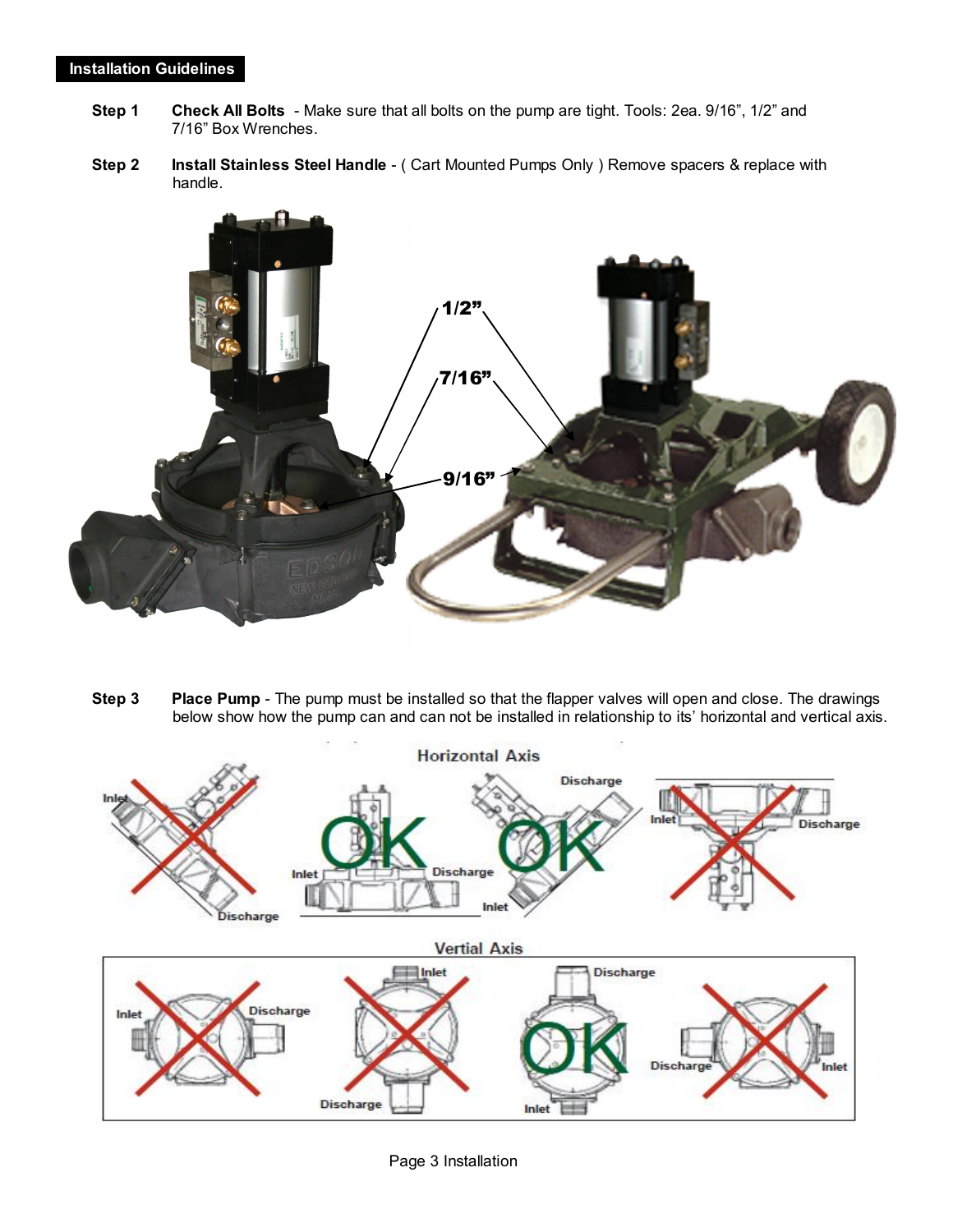- **Step 4 Connect The Air Line**  Air line should be at least 1/4" pipe or hose. It should deliver at least 8 ACFM and regulated between 85 and 95 psi. The air line is connected to the 3/8" FNPT located between the two exhaust regulator filters.
- **Step 5 Exhaust Regulator Filters** The needle valve that is part of these exhaust is used to adjust the speed of the down stroke and up stroke of the cylinder. Using this adjustment the cycle rate of the pump was set to 60 cycles per minute





# **Important Do not control pump cycle rate by increasing or decreasing air line pressure. Air line pressure should always be kept between 85 and 95 psi.**

- **Step 6 Practice Adjusting The Pump Cycle Rate -** There are two ways to control the cycle rate. The first is by adjusting the needle valves of the Exhaust Regulator Filter. The second is by using an air flow control valve on the air line between the pressure regulator and the air cylinder. You can use either or a combination of both to adjust the pump cycle per minute rate once the plumbing is installed and liquid is being pumped.
	- 1. Set the air line pressure to 85 to 95 psi.
	- 2. Open the air line to the cylinder. The cylinder should begin to cycle raising and lowering the pump diaphragm.
	- 3. Loosen the locking nut of the top exhaust regulator filter and turn the threaded needle valve clockwise. The cycle rate should slow. Do the same with the lower exhaust regulator filter. The cylinder should cycle even slower.
	- 4. Now open both needle valves. The cycle rate should increase.
	- 5. Now reset the cycle rate to 60 cycles per minute by adjusting each needle valve till you are getting one down stoke per second and you perceive that the timing on the up stroke and the down stroke is approximately the same. Use a watch with a sweep second hand to time the cycle rate.
	- 6. If you are using an air flow control valve, you can now adjust the cycle rate by closing and opening the valve.
	- 7.Once you start pumping liquid you can use these adjustments to attain the cycle rate that best suits your application.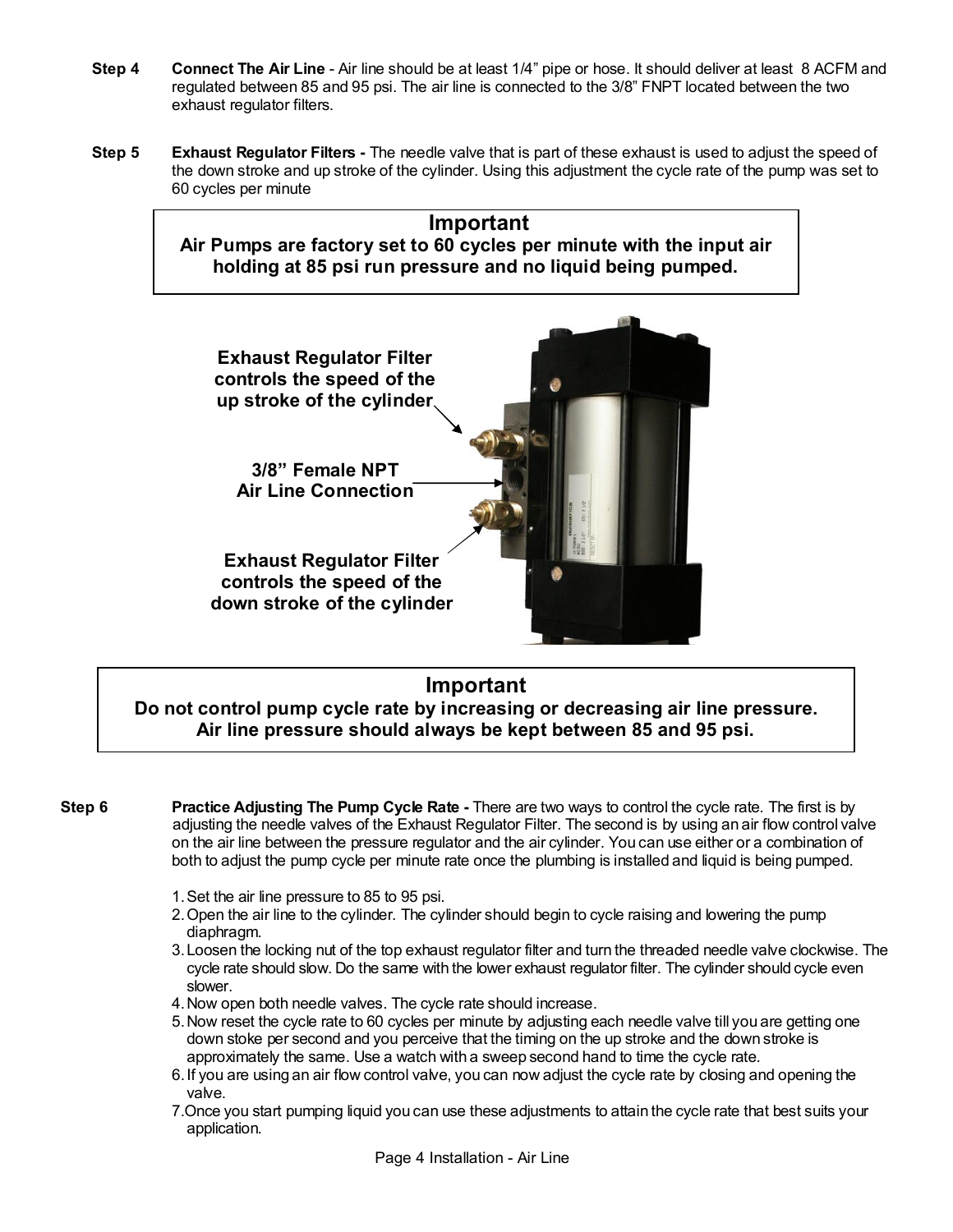- **Step 7** Install Plumbing Good pump performance requires plumbing to be installed properly for this pump.
	- $\bullet$  DO NOT INSTALL THE PUMP AND PLUMBING SO AIR WILL BE TRAPPED. BECAUSE trapped air can completely restrict the flow, or at the least require more work from the pump resulting in early diaphragm failure. Install pump and plumbing so any air introduced into the plumbing will not be trapped but flow naturally through liquid and out of the system.
	- **.** SHOULD NOT INSTALL PUMP WITH POSITIVE HEAD ON THE INLET - Under standard operating guidelines the pump should be above the liquid it is being used to transfer. BECAUSE of the flow through check valves, stopping the pump will not stop the liquid from flowing. Under the force of gravity liquid will pass right through a diaphragm pump. Also consider a diaphragm pump can not control a siphon condition. They are used many times to start one.
	- DISCHARGE FITTINGS, PIPE AND HOSE SHOULD ALL BE THE SAME SIZE AND NEVER BE SMALLER THAN THE INLET. BECAUSE a smaller discharge line increases work for the pump and increases the possibility of clogging.
	- USE ONLY LONG RADIUS ELBOWS. BECAUSE they reduce back pressure and wear on the pump diaphragm. When pumping liquid with solids they help prevent clogs in the plumbing.









**. INSURE ALL HOSE AND FITTINGS ARE AIR TIGHT** 

Because self priming performance depends on air tight suction line. It prevents leaks

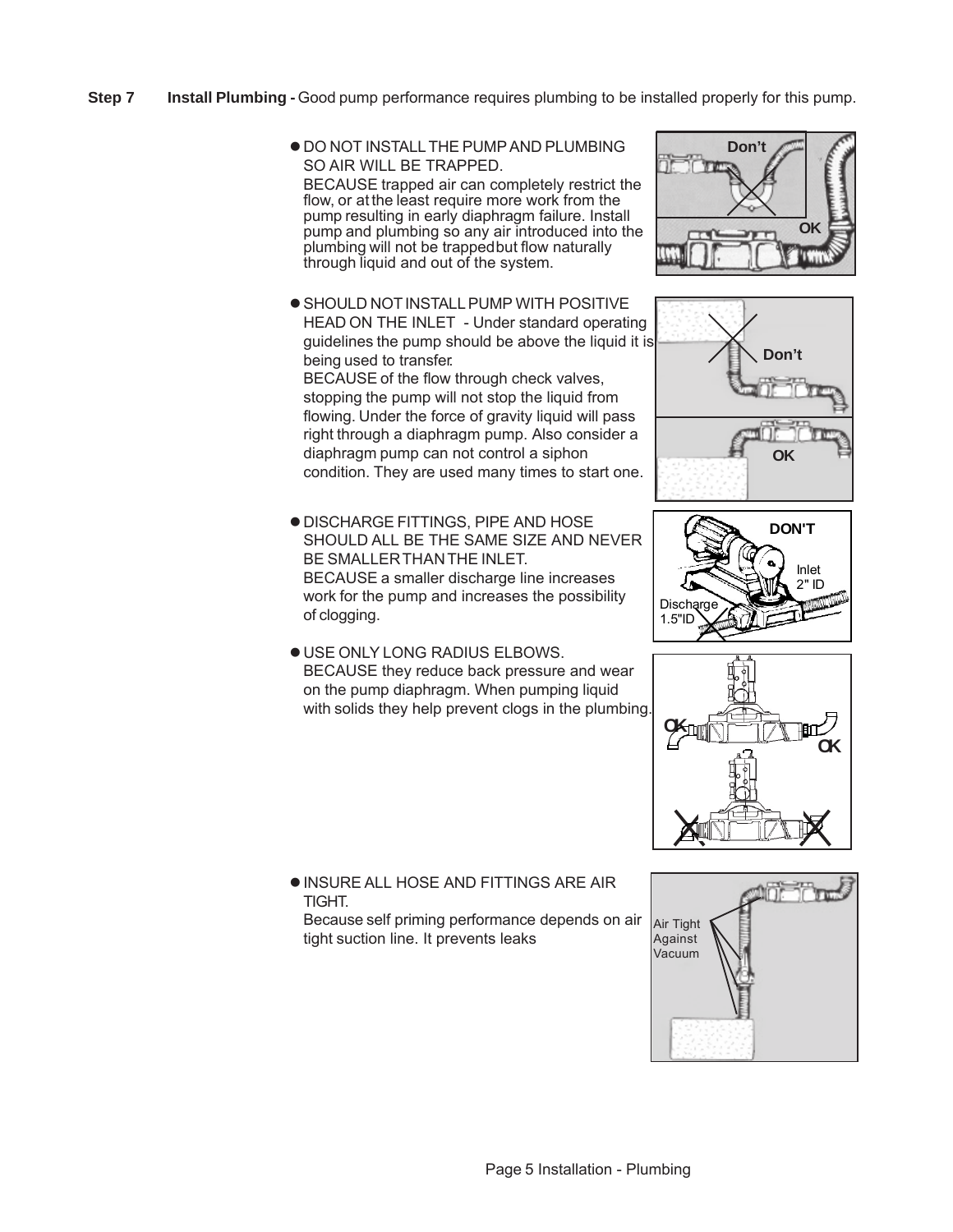## **Running The Pump Dry:**

This Pump will run dry indefinitely without damage.

#### **Pumping Liquids with Suspended Solids:**

- KEEP SOLIDS IN SUSPENSION When the pump is used to pump solid matter such as sludge at the bottom of a tank or to dredge out a section of a lagoon make, sure the solids have enough liquid mixed in to allow it to flow. Raking or stirring while the pump is pumping will keep solids in suspension. Rule of thumb in pumping viscous liquids or combinations of liquids with solids, "If It Will Not Flow Through A Line Under Gravity, The Pump Will Most Likely Not Pump It."
- FLAPPER CHECK VALVES AND SOLIDS Solids trapped under the check valves will prevent self priming. This is likely to occure when the pump is used in sewage or sump pump out applications . Flushing with water will generally clear out the solid matter. Installing secondary clear flapper check valves right at the inlet and discharge will improve the dry suction start performance of the pump and make clearing the valves easy. Order Edson Clear Check Valves 69CL-150 (1.5").
- PUMPING AT THE PROPER SPEED When pumping liquid with solids the speed may be too slow to keep the solids and the liquid combined. The solids will stop moving and begin to clog the line. Pumping at a faster rate or decreasing the hose size to increase velocity may be the solution. Check With Edson Customer Service.
- USING A STRAINER ON THE INLET If the solids are too large they will block the inlet or get stuck in the suction line. The end a suction hose can become attached to a flat surface cutting off all flow. Using an Edson strainer will prevent these conditions. Order an Edson Shatterproof Bronze Strainer 111BR - 150
- USING A DISCHARGE LOOP For sewage and sump applications when the discharge drains naturally down and away from the pump, installing an 8" to 10" positive loop right on the discharge port will improve the self priming feature. When you stop pumping the loop traps some liquid against the discharge valve improving the seal.







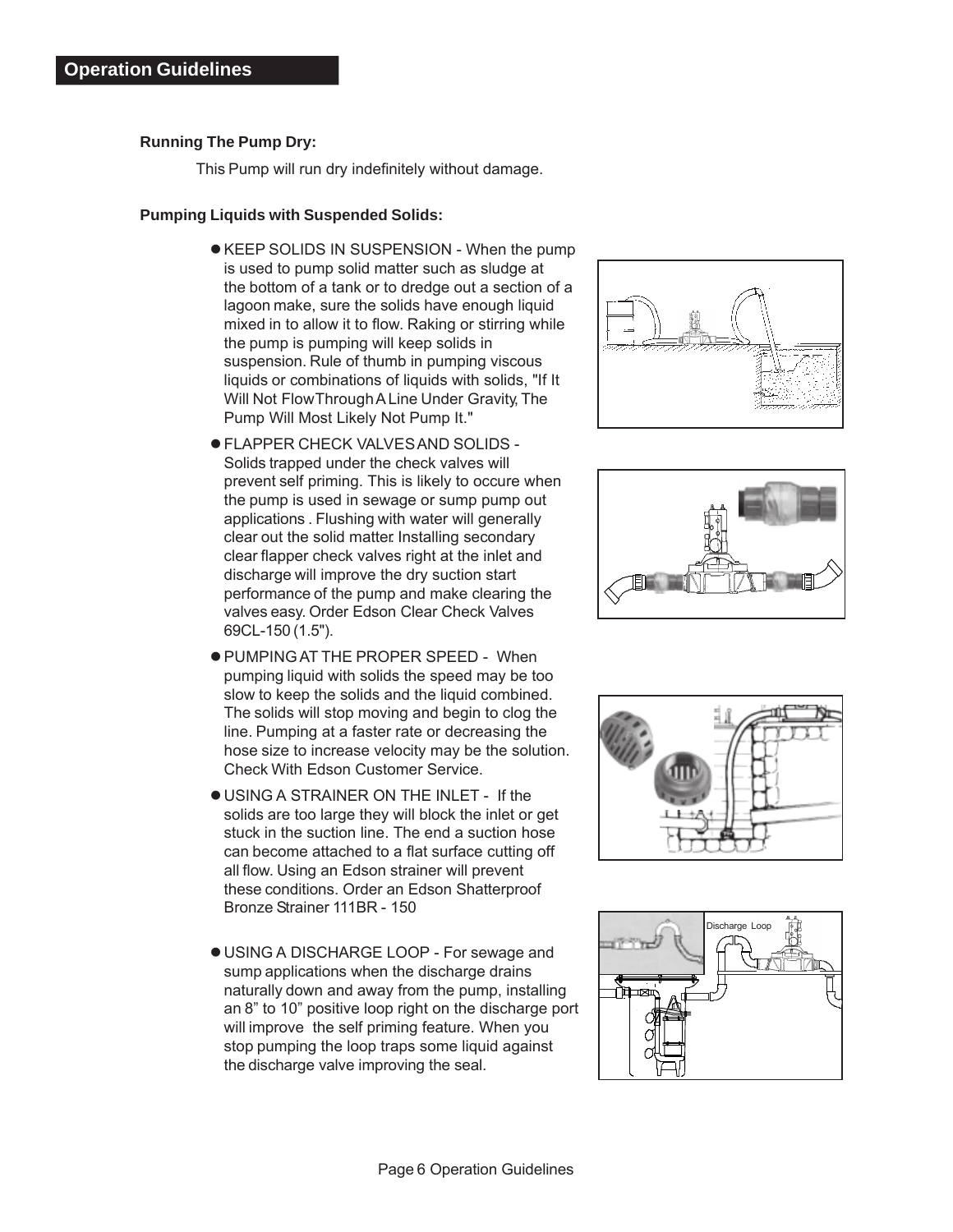#### **How The Pump Works**

- The air cylinder raises and lowers the diaphragm.
- Raising the diaphragm creating a vacuum.
- The vacuum forces the discharge valve assembly closed.
- Atmospheric pressure pushes liquid and/or air up the inlet plumbing to fill the vacuum.
- When the diaphragm is driven down the air and liquid under the diaphragm is compressed closing the inlet check valve and forcing the liquid and /or air out the discharge.
- The closing of the inlet valve assembly also prevents the liquid and air trapped in the inlet line from dropping back down (to atmosphere).



#### **Pump Performance Tests:**

- **Volume Test** - **Tests overall performance of the pump installation.**
	- 1. Use a container with a known capacity of at least 2 gallons.
		- 2.Empty the container using the suction side of the pump or fill it from the discharge. When using the fill test make sure the pump is fully primed before filling the container. 3.Use a watch to record the time it takes. Repeat the test at least twice.
		- 4.Establish GPM rate. Example 1: It took 10 seconds to fill a 5 gallon container. The GPM rate is 30 Gallons Per Minute.(60 seconds divided by 10 seconds times 5 gal.) Example 2: It took 10 seconds to empty a 2 gallon container. The GPM rate is 12 Gallons Per Minute.(60 seconds divided by 10 seconds times 2 gal.)
		- 5.Record the cycle speed of the pump. Know the head conditions of your test and compare the results of your test with the volume of the appropriate Volume Chart on page 2. Every installation is different so use the charts as a guideline.
		- 6.Example 1: The "fill test" at 30 GPM. The diaphragm is going up and down at 56 cycles per minute. The pump is approximately 6 ft. above the liquid. I disconnected the installation discharge line and replaced it with a 3 ft. length of 2" hose so I could do the fill test. Using the 56 cycle per minute Volume Chart from page 2, I know that at a suction height of 5 ft. and a discharge height of between 0 and 5 ft. I should get approximately 30 GPM. The installation is performing within the guidelines.
		- 6.Example 2: The "empty test" at 12 GPM. The diaphragm is going up and down at 30 cycles per minute. The pump was approximately 5 ft. above the 2 gal. container and the discharge line goes up 4 ft. From the 30 cycle per minute Volume Chart on page 2, I know that with a suction height of 5 ft. and a discharge height of 0 to 5 ft. I should get approximately 17 GPM. The installation is performing below the guidelines. See the Trouble Shooting section of this manual.
	- **Vacuum Gauge Test Tests the performance of the discharge valve and valve seat.** 1.Attach a 5' length of non-collapsing hose or pipe with a vacuum gauge installed to the inlet of the pump. Make sure the line is completely sealed and air tight. 2.Turn on the pump and let it run till the gauge stabilizes. Record the reading. 3.Turn off the pump and watch the gauge.
		- 4.If the discharge is working properly the gauge should build and hold at 10" to 12"hg. Do not be concerned if the vacuum pressure slowly returns to 0 within a minute or so.
		- 5.If you do not get any vacuum reading or if the gauge does not get to 10" hg and drops off to 0 as soon as the pump stops, do the same thing again. Listen for air being sucked in around the diaphragm. If you hear air movement, inspect for loose bolts or worn diaphragm. If you hear no air movement, remove the discharge chamber and inspect the valve assembly and valve seat. Clean or replace the valve and clean or resurface the valve seat as appropriate. See Maintenance/Valve Assemblies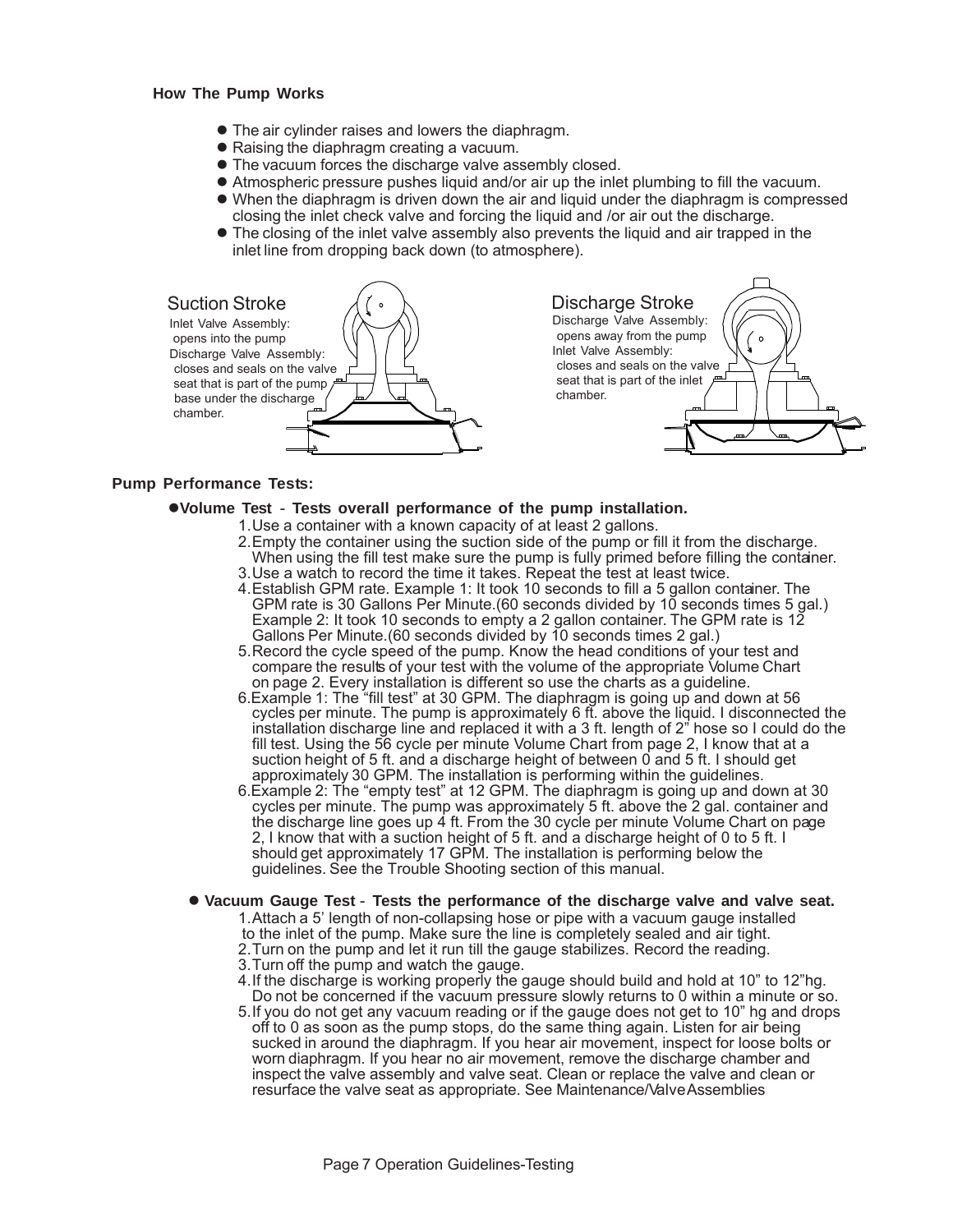- **Pressure Gauge Test Tests the performance of the suction valve and valve seat.**
	- 1.Attach a 5' length of non-collapsing hose or pipe with a 0 to 15 psi gauge installed to the outlet of the pump. Make sure the line is completely sealed and air tight.
	- 2. Turn on the pump and let it run till the gauge stabilizes. Record the reading.
	- 3.If the suction valve is working properly the gage should build and pulse at 6 to 7 psi. and when the pump is stopped the pressure may hold or slowly returns to 0.
	- 4.If you do not get any pressure reading or if the gauge does not get to 4 psi and drops off to 0 as soon as the pump stops, clean or replace the suction valve and clean or resurface the valve seat as appropriate. See Maintenance/Valve Assemblies
- **Manual Test Testing the pump valves and valve seats without the use of a gauge.**
	- 1.Remove all fittings from the inlet and discharge of the pump.
	- 2.Turn on the pump.
	- 3. Put your hand over the inlet. If the discharge valve is working properly you should feel a very strong pulsing suction. The pulsing coincides with the raising and lowering the diaphragm. If you do not feel any suction, do the same thing again and listen for air being sucked in around the diaphragm. If you hear air movement, inspect for loose bolts or worn diaphragm. If you hear no air movement, remove the discharge
	- chamber and inspect the valve assembly and valve seat. Clean or replace the valve and clean or resurface the valve seat as appropriate.
	- 4.Press your hand over the discharge. If the inlet valve is sealing properly, the pressure of the pump down stroke should push your hand away . If it does not and the air is forced out the inlet remove the inlet chamber and inspect the valve assembly and valve seat. Clean or replace the valve and clean or resurface the valve seat as appropriate. See Maintenance/Valve Assemblies

## **Maintenance**

**Diaphragm and check Valves:** Over time these parts wear and need to be replacement. The ability to easily and quickly replace these inexpensive parts is one of the major advantages of an Edson diaphragm pumps. Edson has packaged these parts as Spares Kits. See the parts list for the order #s.

- Change the diaphragm as required.
- $\bullet$  Inspection and testing on a regular basis is recommended. For continuous duty application, inspect the pump daily until a life pattern is established.
- Look for leaks, cracks or splits on the surface of the diaphragm.
- Life expectancy is directly related to head conditions, run time and diaphragm material. The higher the suction and discharge pressures the shorter the life.











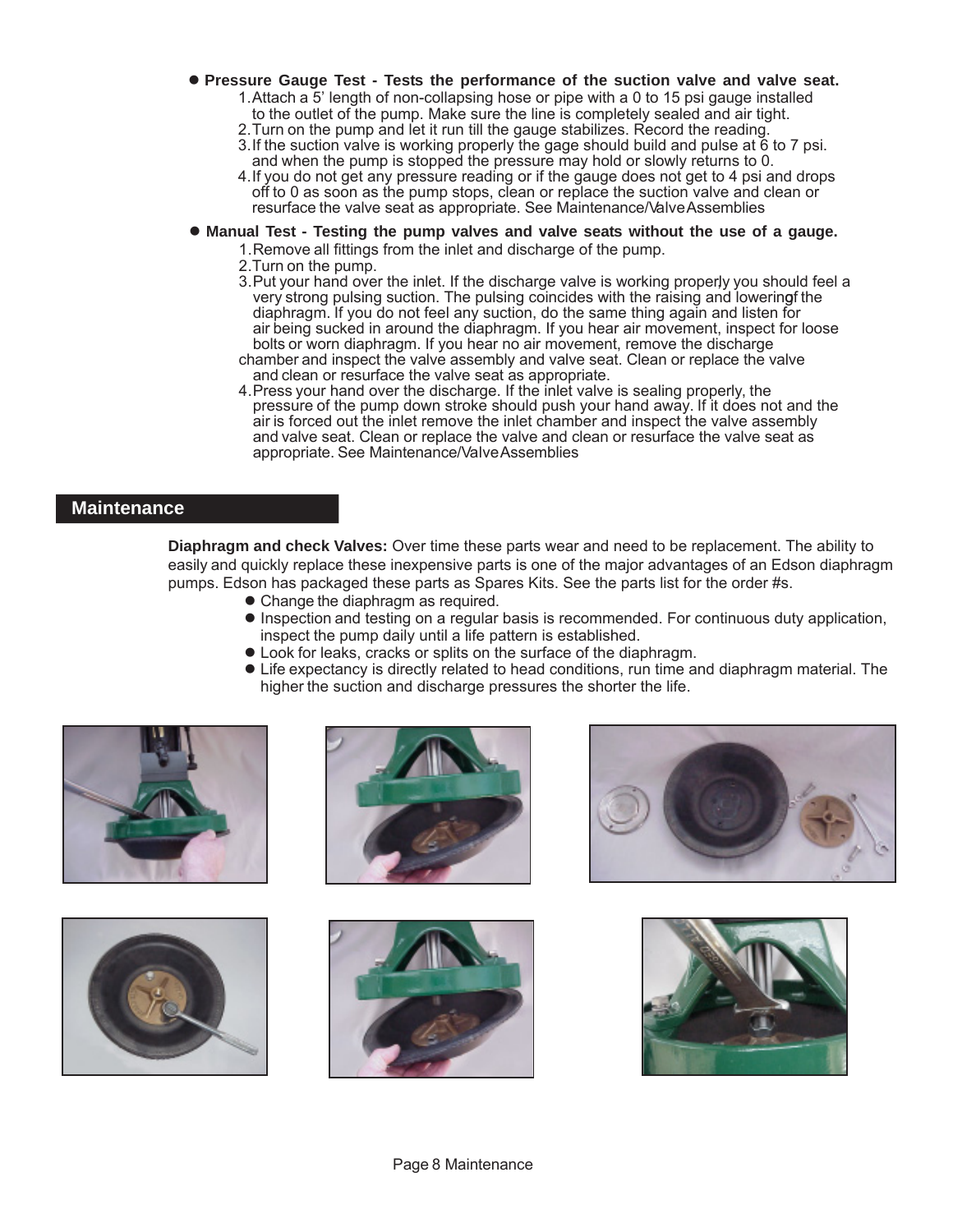**Valve Assemblies & The Valve Seats:** The sealing of the flapper valves are what makes the diaphragm pump work. If the valves are not sealing properly, the pump will not be performing to full potential or may not be pumping at all. The valves tend to last longer than the diaphragm. When you change the diaphragm inspect the valves for cracks and delamination and the valve seats for pitting and any build up that will prevent the valve rubber from sealing effectively. Testing the pump is the best way to evaluate performance.

- Change the valve assemblies as required.
- $\bullet$  Inspection and testing on a regular bases is recommended. For continuous duty application, inspect the pump daily until a life pattern is established.
- See Pump Performance Tests.













## **Trouble Shooting**

The Edson Air Powered Diaphragm Pump is very simple and problems are usually isolated to the following components:

- **Suction and Discharge Plumbing**
	- **The Diaphragm and Valves**
	- Possible Causes **The Air Cylinder**

1.Problem Pump is running, liquid is not moving.

b. Suction line has air leak between liquid and inlet of the pump. c. Discharge and/or suction

a. Suction line is blocked.

valves are not working.

d. Diaphragm has a leak. e. Discharge or suction line is

to high.

Possible Causes

- a. Air pressure is low. b. Discharge or suction line is blocked.
- c. Air cylinder is malfunctioning.

#### Action

If the cause is not obvious, isolate the source. Disconnect the inlet and discharge plumbing from the pump and perform the ManualTest. If the cause is not in the pump check for a block or an air leak in the suction line. Suction air leaks can be cumulative and can be as simple as one or two fittings not being sealed properly Review Plumbing

#### Action

If the cause is not obvious, isolate the source. Check air line for pressue and flow If ok, disconnect the inlet and discharge plumbing from the pump and restart the pump. If pump cycles without the plumbing connected, there could be a clog in the lines. The back pressure caused by a complete blockage in the inlet and discharge line will stop the pump. If the pump cylinder still does not cycle then the problem is in the air cylinder. See air cylinder section.

2.Problem Air Cylinder is not going

up and down.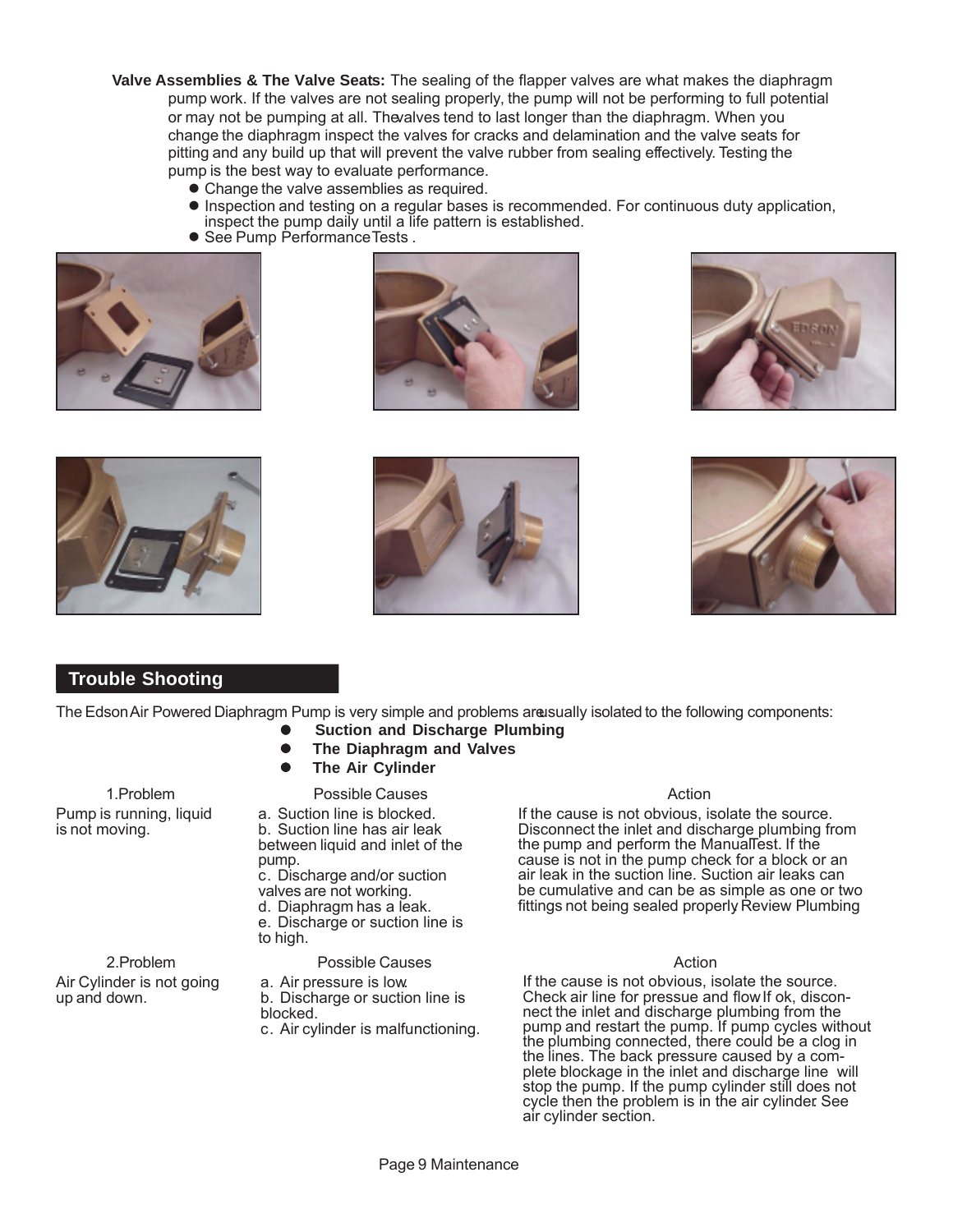#### 3.Problem

4.Problem Pump base and/or lines keep filling with solids

Diaphragm is wearing out much earlier than expected.

#### Possible Causes

- a. Liquid being pumped is not compatible with the diaphragm material.
- b. Discharge and/or suction back pressure too high.

## Possible Causes

- a. Line velocity is too slow to keep the solids in suspen sion.
	- b. The percent of solids is too high.

#### Action

Consult a chemical resistance chart. If material being pumped is compatable with the diaphragm being used, review the pump performance specifications and installation guidelines in respect to the installation. Diaghragm life will be reduced with the increase in discharge and suction head. Expected diaphragm life is different based on the material and style of the diaphragm used. Call Edson Customer Service for details.

#### Action

Speeding up the pump will help increase the velocity. Using a strainer can reduce the size and percent of solids. Diluting the slurry by increasing the amount of liquid or by increasing the agitation of the mix may solve the problem.

## **Parts 120ACB-200**

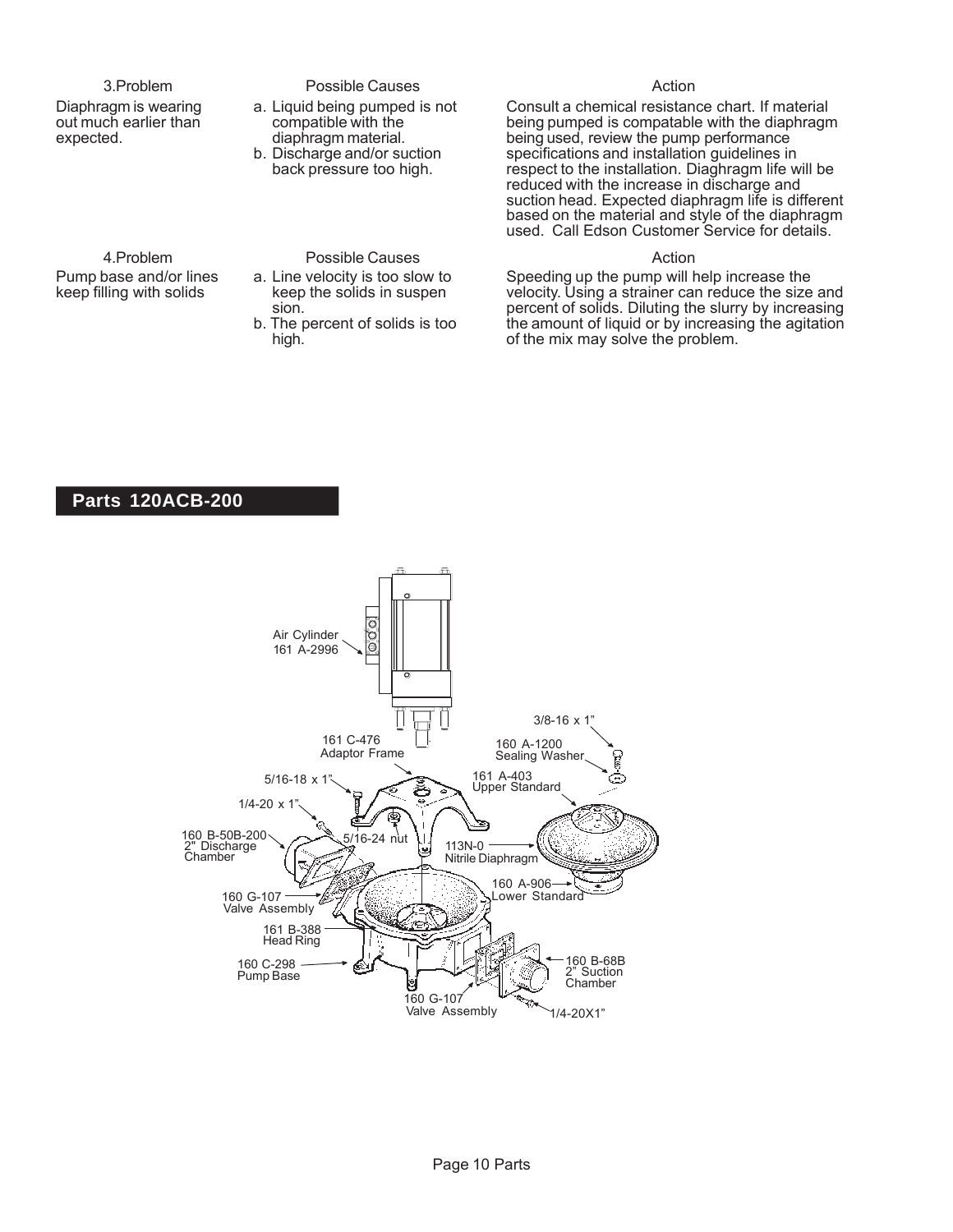